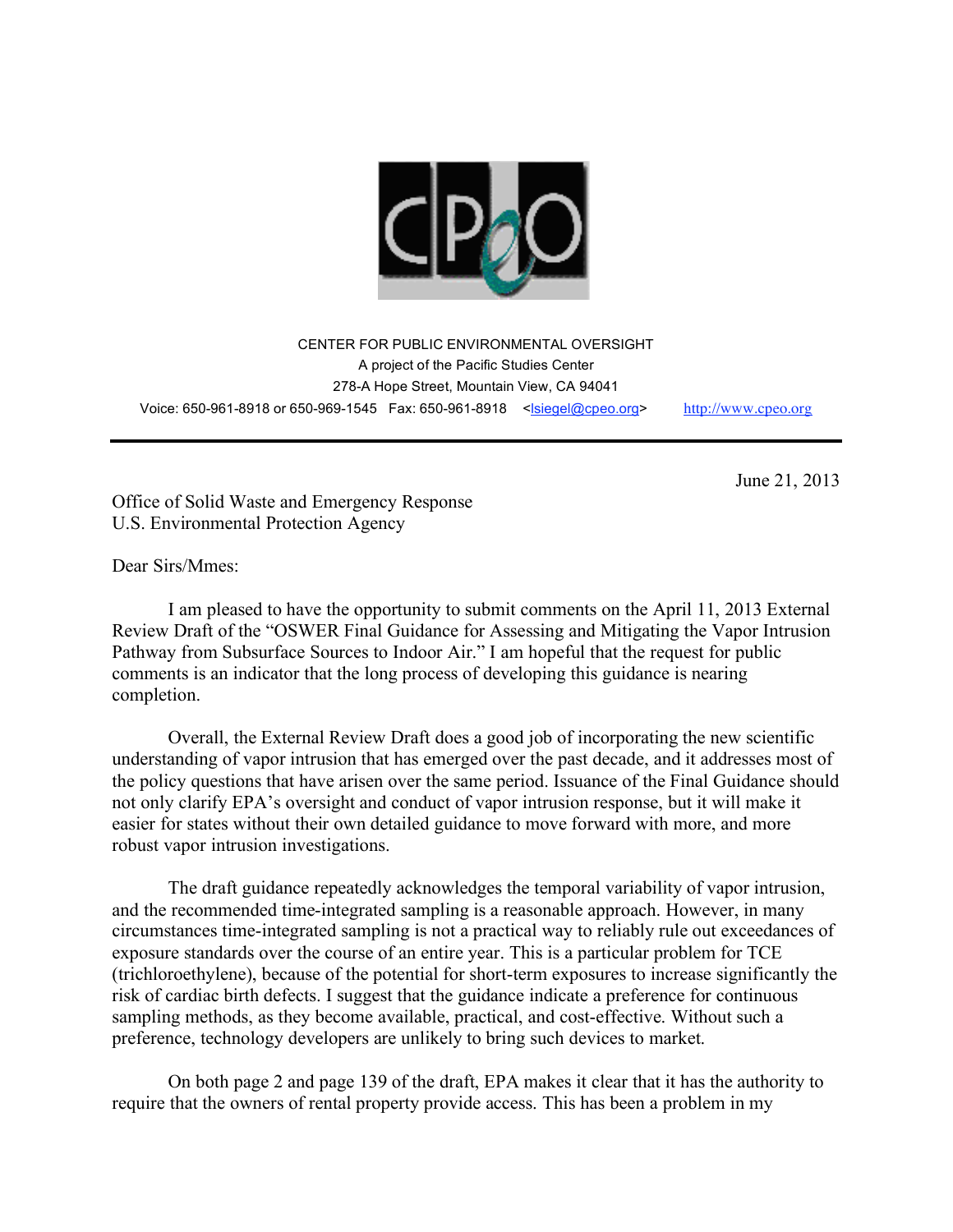community, and I believe that making that authority clear to landlords will reduce the need to take legal action.

On page 54, EPA writes: "Sample locations should generally be of sufficient density to adequately account for spatial variability and heterogeneity in subsurface conditions." I agree. At many sites, groundwater sampling locations—sufficiently dense to ensure the protection of public drinking water supply wells—have proven inadequate for delineating plumes for the purpose of targeting a vapor intrusion investigation.

On page 57, EPA describes the sampling of non-residential buildings with the HVAC system off. In my experiences, this is an effective way to tease out the potential for vapor intrusion.

On page 59 EPA recommends using site-specific ambient air sampling as opposed to generic, historic values. I agree. Our experience with such samples shows they are much more accurate than generic references.

On page 93, EPA asserts, "EPA recommends that building mitigation for vapor intrusion be regarded as an interim action that can provide effective human health protection. Vapor intrusion mitigation of buildings should not be viewed as a substitute for remediation of subsurface vapor sources. EPA recommends that building mitigation generally be conducted in conjunction with vapor source remediation where at all possible." This is an extremely important concept. It should be made clear that it applies not only to enforcement programs such as CERCLA and RCRA Corrective Action, but to Brownfields and other voluntary cleanup programs where practitioners are likely to refer to the guidance.

On page 94 EPA discusses the use of indoor air filtration devices. Is there any positive experience with these? At the only location where I have reviewed their effectiveness, the Navy Yard Mill Site in Dracut, Massachusetts, they appear to have been ineffective and perhaps even counter-productive.

I am pleased that EPA, on page 99, recognizes the significance of owner or occupant preferences is designing mitigation systems. Perhaps language could be added explaining that people are less likely to remove, alter, or unplug systems that they have helped design.

On page 102 EPA recommends *annual* indoor air sampling as a starting point for the monitoring of mitigation systems. Until continuous sensor networks—measuring indoor air concentrations of the contaminants of concern—become practical, this is reasonable. Monitoring frequency should not be reduced over time unless it is demonstrated conclusively that the source is significantly reduced or contained. The potential for new pathways to open from the subsurface into buildings increases over time.

I welcome the addition of Section 9, beginning page 119, on Pre-Emptive Mitigation/Early Action. It's essential that responsibility for monitoring, operation, and maintenance be clearly delineated from the start, particularly where developers incorporate mitigation into new construction. It is common for property owners to be responsible for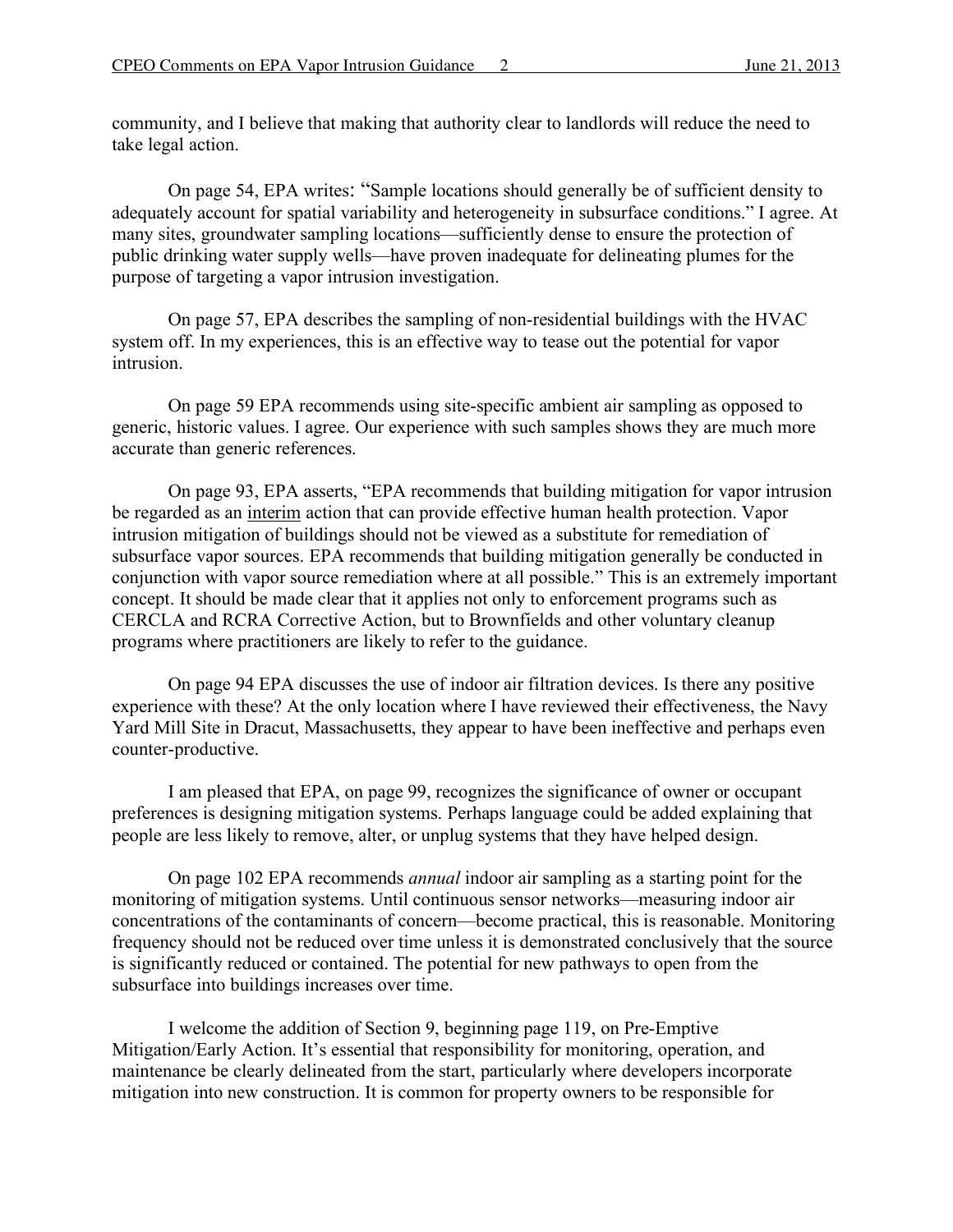ensuring the integrity of passive mitigation systems, but if the remedy is passive with an option to go active, then sampling and activation should generally be the responsibility of responsible parties.

On page 139, the draft guidance states: "For owners of homes or buildings who did not provide access for assessment sampling or installation of a mitigation system, EPA recommends that the site planning team make reasonable attempts to track ownership changes…" This is important. I recently talked to a homeowner who had recently moved into an existing home in the MEW Superfund Study Area vapor intrusion study area who had no idea whether her home had been sampled. In fact, she moved in unaware that it was part of the study area. I suggest that this paragraph be strengthened by suggesting to project teams that they provide annual notice to residential occupants of un-sampled homes that sampling is available. This would give both new residents and those who initially did not cooperate the opportunity to have their homes tested.

I find Section 10.7 on page 143 inadequate. Property owners' concerns over property values are a major reason why many do not cooperate with investigations. I do not believe "property value issues are [entirely] outside the scope of Agency authority," because agency action or inaction may have a direct impact on property values or the ability of property owners to sell. In general, completed investigations and/or mitigation help restore property values when they are impacted by reports of subsurface pollution, and EPA should be prepared to explain that. Furthermore, the pre-emptive installation of mitigation systems throughout a neighborhood should help remove the stigma. Finally, it should be a standard practice for EPA to sample and report promptly indoor air results at homes (within or on the edge of vapor intrusion study areas) where property owners request sampling because they hope to sell their residences.

## **Notification**

In general, Section 10 (beginning on page 131) is useful, but it could be strengthened to incorporate recent lessons about notification from across the country. The following section expands upon a presentation I made in San Diego at EPA's March 18, 2013 Stakeholders' Vapor Intrusion Forum.

To be sure, Community Involvement is an integral part of the cleanup decision-making process, but people whose homes, schools, workplaces, and recreational facilities are potentially or actually impacted by vapor intrusion also have an intrinsic right to know about the quality of the air that they breathe. Furthermore, many people choose to make precautionary decisions based upon exposure levels that regulatory agencies may find acceptable at this time. This is particularly true of pregnant women, the parents of young children, and people with existing health problems. Remember, exposure levels are variable and experts continue to debate the quantitative risk from exposure to vapor intrusion chemicals of concern. Moreover, mitigation often is slow, and remediation takes forever. People often need to make decisions before regulators do. Finally, sampling, the operation and maintenance of mitigation systems, and longterm monitoring may all require the cooperation of building occupants.

Here are some key principles that I believe should be included in the guidance. They are based upon a number of sites where potentially impacted people have been unaware of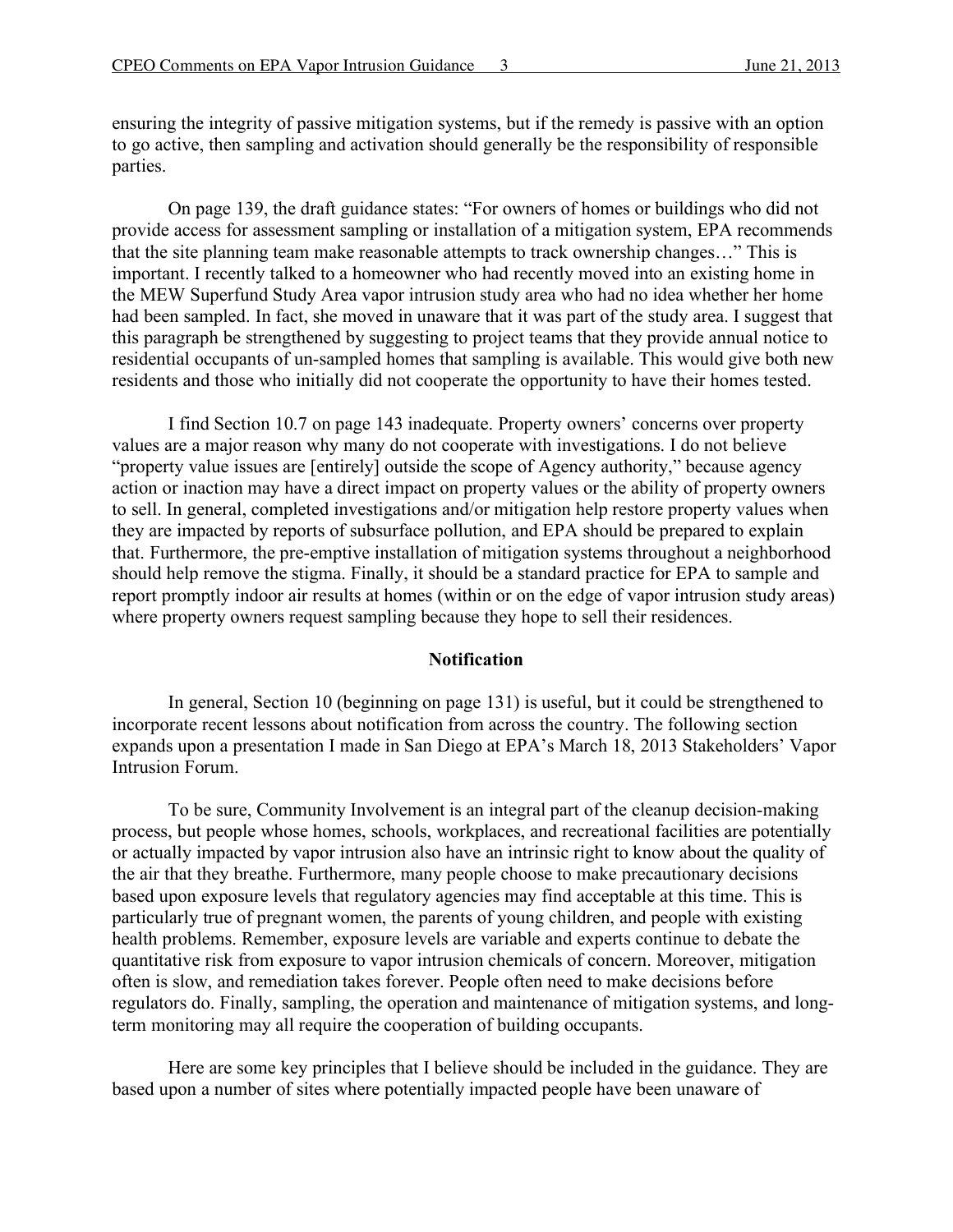investigations or responses taking place in their areas or even the buildings where they worked or visited.

For residential structures:

- 1. Owners and other occupants should be notified personally of any planned investigation, preferably before the wider public and press are notified. This is already in the external review draft.
- 2. Because many owners and occupants may still not be aware of what is going on, those conducting the investigation should follow up with broader publicity. In my community of Mountain View, many residents of the affected area were not aware of EPA's diligent efforts to notify them until the local weekly newspaper featured the investigation.
- 3. Sampling results should be reported as soon as possible to building occupants. The 30 days-after-receiving standard in the draft guidance is not good enough. Imagine learning that your home might be poisoned by cancer-causing substances and then being told that you can't see the results for weeks. For couples contemplating pregnancy, uncertainty about TCE exposure can be particularly unnerving. EPA can reduce reporting delays by preparing materials, or optional versions thereof, while waiting for laboratory results.
- 4. Property owners should be required to provide the same information to prospective tenants as they or regulators provide to occupants. This would give prospective tenants the option of avoiding real or potential risks.
- 5. The affected public should be offered access to independent experts to help them understand that data. Even when EPA personnel are competent and concerned, they don't always understand what is on the minds of the potentially exposed public, and often members of the public don't believe EPA simply because it's the government. EPA teams should take advantage of existing technical assistance programs to help people understand the nature and extent of their risk, particularly because they may make personal decisions based upon that information.
- 6. I understand EPA's respect for residents' privacy, but in some situations—for example, in Ithaca, New York—the affected public wants to share their sampling results. EPA should offer an "opt in" system allowing residents to authorize the inclusion of their addresses in publicly available sampling results.

For non-residential structures:

- 7. Easily visible signs at entryways should notify occupants and visitors that an investigation or mitigation is planned or underway.
- 8. Regular occupants (students or their parents, employees, inmates, etc.) should receive notices in languages that they understand.
- 9. Entrance notices, signs, or placards should reflect the official level of concern and provide references or links to more detailed information, as well as to independent experts.
- 10. Non-residential sampling results should be summarized on signs and in notices, with full access to sampling data on site or via the Web as well as advice from independent experts.